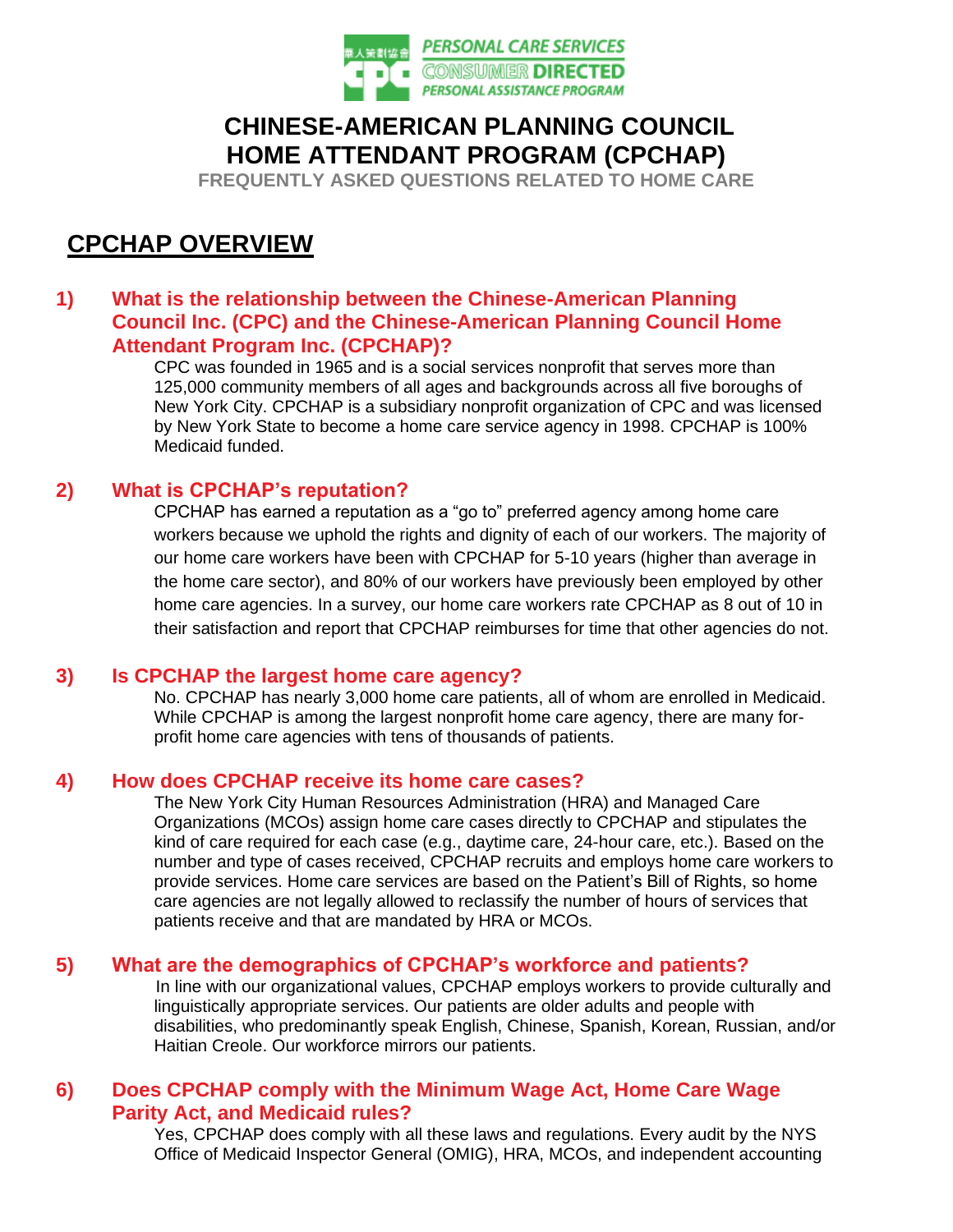

firms have confirmed that we are in full compliance and have given us the highest ratings. CPC and CPCHAP continue to receive Medicaid and other public funding precisely because we comply with all laws and regulations. Audit reports are available upon request.

## **GENERAL HOME CARE FUNDING & COMPENSATION OVERVIEW**

## **7) How does the Medicaid-funded home care system work?**

The Medicaid home care system functions through a process by which patients who need care receive an initial assessment by HRA or MCO nurses to determine the type of care and the number of hours of service needed. The patient is then assigned through HRA or MCO to a licensed home care agency like CPCHAP. Medicaid funded home care agencies must – and are required to only – provide the type of care that is directly assigned by HRA or MCOs. Home care agencies cannot have a role in nursing assessments.

#### **8) Who determines compensation for home care workers?**

Home care regulations and compensation are determined by the NYS Department of Health (DOH) and Department of Labor (DOL), funded by Medicaid, contracted by HRA and MCOs, and backed by court decisions and union agreements. Home care agencies must comply with all of these rules and regulations. Home care agencies do not – and cannot – determine these regulations and compensation.

#### **9) Are home care rates negotiable?**

HRA provides the same reimbursement rate to all contracted home care agencies. MCOs and home care agencies can negotiate rates, and CPCHAP consistently does so when contracts are being renewed. We have declined contracts when rates do not adequately cover worker compensation and administrative costs, and we encourage patients to transfer to another MCO still contracted with CPCHAP if they would like to remain with us. When we decline a contract, CPCHAP is no longer permitted to provide those home care services, and the MCO would find another home care agency to hire those workers and serve those patients under the current reimbursement rates. Antitrust laws prevent home care agencies from sharing their Medicaid rates with each other.

#### **10) What is Medicaid fraud?**

OMIG investigates Medicaid fraud, which includes billing for services that were not provided, billing for unnecessary services, and billing for a more expensive service than was provided.

# **13-HOUR / 24-HOUR "RULES"**

## **11) Are the hours provided by the State sufficient to provide quality care?**

The State – through its Medicaid program – currently "caps" the total amount of funding allowed for any one home care case. What this means is that patients are often not granted the quantity of hours or type of care that is required to provide quality – or even adequate – care.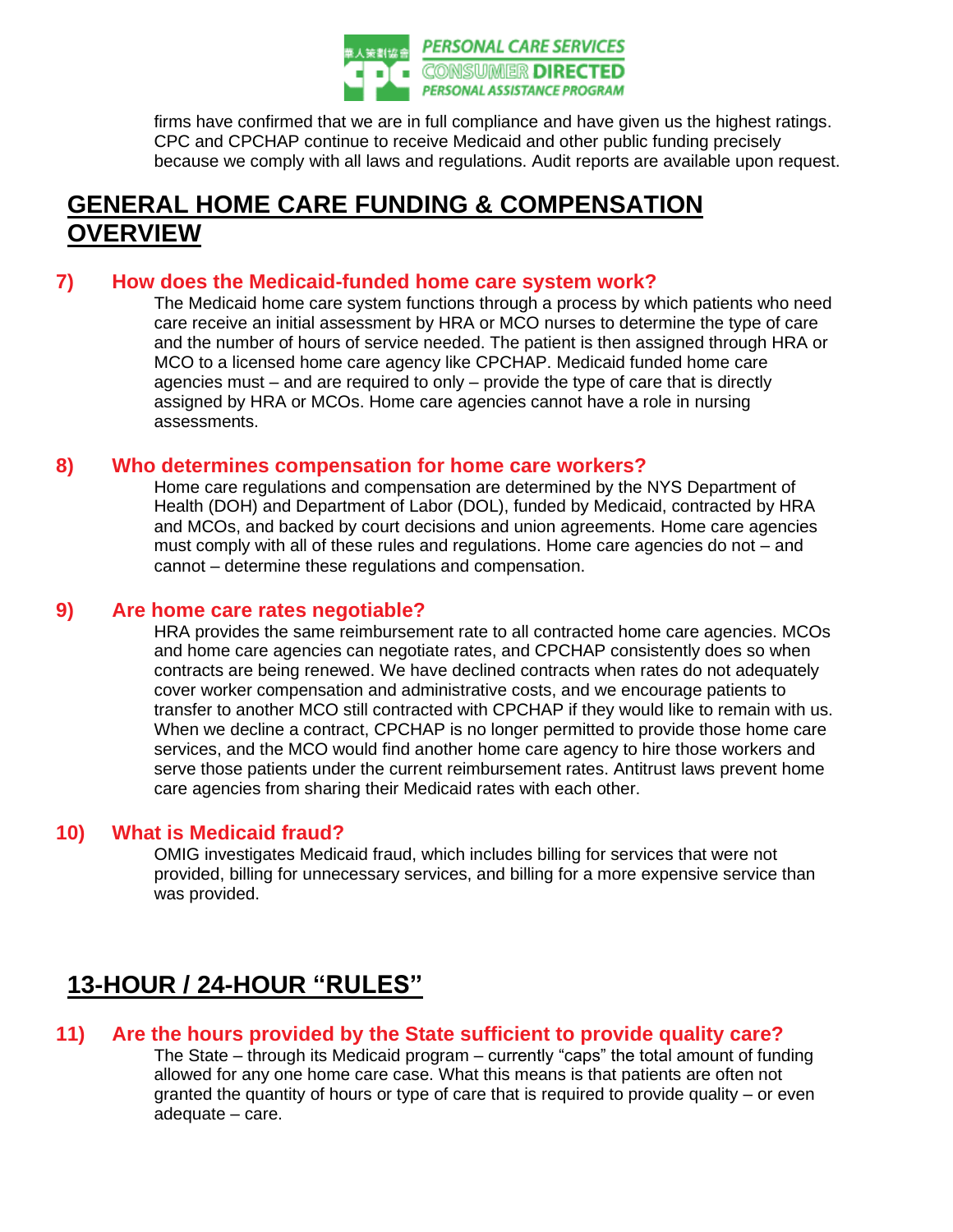

#### **12) What is the 13-hour rule?**

The 13-hour rule refers to the NYS DOL's interpretation of the state's Minimum Wage Order, where home care workers with 24-hour shifts are treated as "live-in employees" and are compensated for 13 hours of work, as long as the home care workers receive eight hours of sleep time and three hours of meal time. This interpretation is consistent with positions taken by DOL in previous decades and was reaffirmed by the NYS Court of Appeals' 2019 decision in *Andryeyeva v. New York Health Care*, a case that did not involve CPCHAP. The Court's decision, however, means that home care workers are not compensated for all 24 hours that they are in a patient's home. Home care workers are compensated for interruptions reported during the eight hours of sleep time (at least five hours of which should be uninterrupted) and three one-hour periods of meal time. CPCHAP's compensation for interruptions is not reimbursed by Medicaid.

#### **13) Why do 24-hour cases exist?**

A 24-hour case is defined as having a home care worker be present in the patient's home for a consecutive 24-hour period. Shifts typically last from 8 AM to 8 AM, although they can be adjusted slightly – more or less time – to accommodate patient or scheduling needs. Patients receive 24-hour home care when HRA or MCOs determine that they cannot be left alone and need some minimal tasks performed during the night. Home care agencies are required to provide the service as assigned.

#### **14) How do 24-hour shifts become converted into two 12-hour split shifts?**

Every 90 days, a HRA or MCO nurse conducts assessments of patients with 24-hour care. Based on the assessment, the nurse can recommend to DOH and MCOs that 24-hour shifts be converted into two 12-hour split shifts. The nurse returns every 90 days to confirm if split shifts should continue. Home care agencies can only recommend, advocate, and appeal for split shifts, but DOH and MCOs make the ultimate decision based on the nursing assessment. To date, few 24-hour cases have ever been converted to 12-hour split shifts during these 90-day assessments.

#### **15) Are two 12-hour split shifts better than one 24-hour shift?**

Split shifts are better for both home care patients and workers. Patients can remain in their homes with adequate care, and workers can have jobs with better compensation and dignity. Because of the growing needs of people with disabilities and an increasingly aging population, the home care sector is the largest employer in the nation. Yet, it continues to face shortages. A 2018–2019 survey of New York's home care agencies has shown that [17 percent of home care positions were left unfilled due to staff shortages.](https://academicworks.cuny.edu/cgi/viewcontent.cgi?article=1806&context=gc_pubs) If the labor shortage continues, there is a fear that mandated split shifts could lead to increased institutionalization for older adults and people with disabilities.

## **NEW YORK STATE HOME CARE ENVIRONMENT OVERVIEW**

#### **16) How many home care cases and workers are there in New York State?**

There are about 250,000 home care patients served by approximately 330,000 home care workers across New York. CPCHAP serves about 3,000 home care patients and employs about 4,500 home care workers.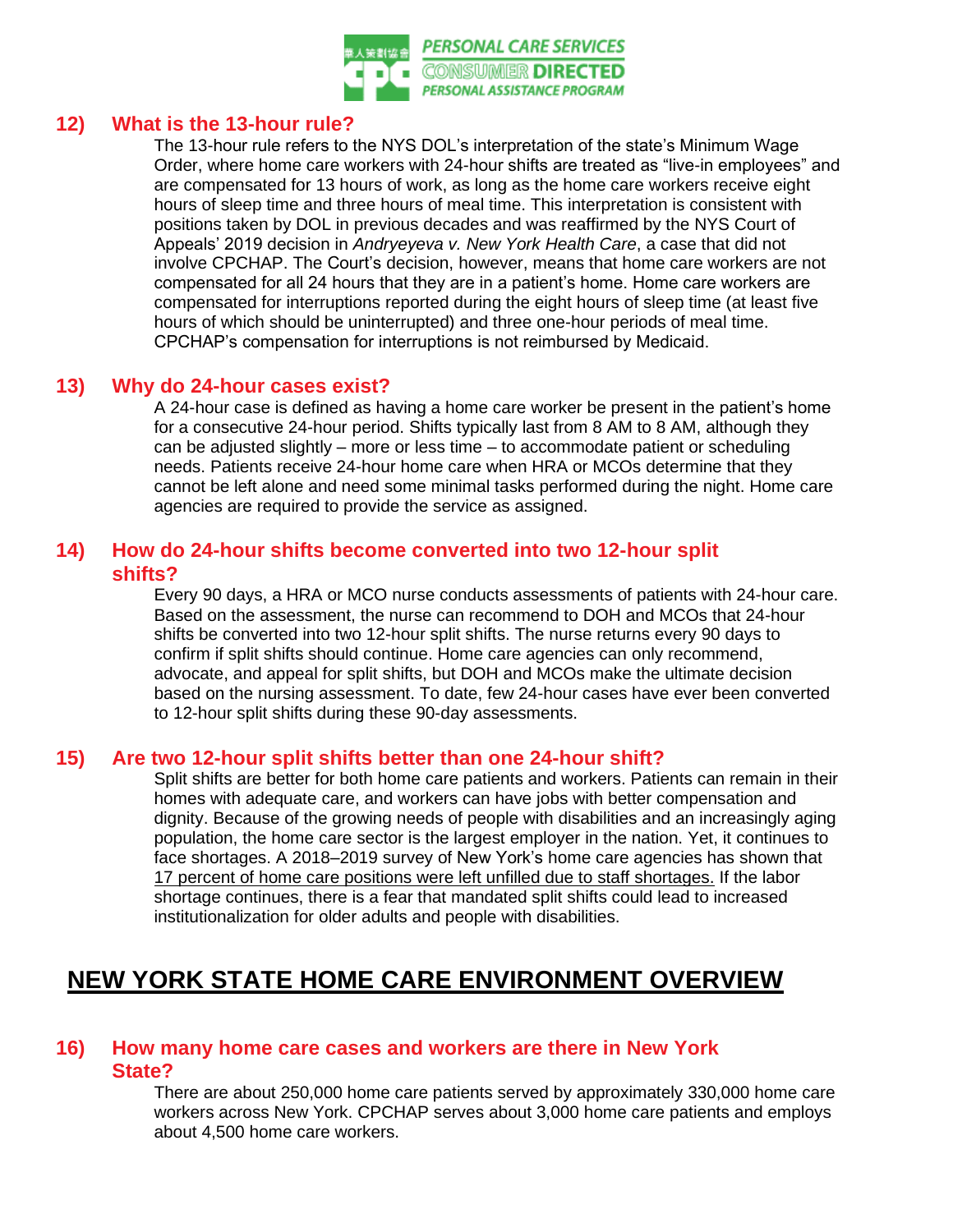

#### **17) How many 24-hour home cases and workers are there in New York State?**

There are about 11,000 24-hour cases served by approximately 33,000 home care workers across New York.

#### **18) When did 24-hour home care cases start in New York State?**

Since the 1970s, 24-hour home care has been set and enforced by DOH via Medicaid.

## **CPCHAP'S STANCE ON 13-HOUR / 24-HOUR CASES**

#### **19) How many 24-hour cases does CPCHAP have?**

CPCHAP has 49 24-hour cases, which is about 1.6% of its own caseload and less than 0.5% of the State's 11,000 24-hour cases. Each of CPCHAP's 24-hour cases has at least two workers providing care throughout the week. While CPCHAP represents a small percentage of all 24-hour cases, we understand that even one case is too many, and that is why we have been advocating for legislative reform and increased Medicaid funding for home care.

#### **20) How many home care workers with 24-hour cases does CPCHAP have?**

CPCHAP has 104 home care workers with 24-hour cases, which is less than 2.5% of its entire workforce and about 0.32% of the State's 33,000 home care workers with 24-hour cases.

#### **21) Does CPCHAP have the authority to end 24-hour shifts?**

No, home care agencies do not have the authority to end 24-hour shifts. Twenty-four-hour shifts are assigned and mandated by the State, and home care agencies like CPCHAP are legally not allowed to reclassify how cases are assigned by the HRA and MCOs. That said, DOH and MCOs do have the authority to convert 24-hour cases into two 12-hour split shifts. DOH describes the authorization process [here.](https://www.health.ny.gov/health_care/medicaid/publications/gis/12ma026.htm) Medicaid funding rules and formulas prevent CPCHAP – like the hundreds of other nonprofit home care agencies in the State – from converting 24-hour cases into split shifts without committing Medicaid fraud or abandoning patients, who are older adults and people with disabilities. The Governor and State Legislature have the authority to end 24-hour cases.

## **22) What has CPCHAP been doing to convert its 24-hour shifts into two 12-hour split shifts?**

CPCHAP has been actively and aggressively advocating for its 24-hour cases to be converted into two 12-hour split shifts for many years, but it has only been successful in converting a handful of such cases. Because CPCHAP has been unable to split shifts on our own, the organization has proactively reached out to relevant State Legislators to [request that they intervene with DOH and HRA on our behalf.](https://www.cpc-nyc.org/news/3650/cpc-calls-governor-and-legislative-leaders-reform-home-care?utm_medium=email&utm_campaign=CPC%20Statement%20on%20Assemblymember%20Ron%20Kim&utm_content=CPC%20Statement%20on%20Assemblymember%20Ron%20Kim+CID_2569f931873756595f4a2300c2bae1a3&utm_source=Email%20marketing%20software&utm_term=requested%20his%20help) If there are home care agencies that have successfully split shifts on their own, we would welcome advice on how they have been able to do so within State rules and regulations.

#### **23) How much reimbursement does CPCHAP receive for 24-hour cases?**

As per the 13-hour rule, Medicaid only reimburses home care agencies for 13 hours of 24 hour cases, and CPCHAP is a 100% Medicaid-funded, nonprofit home care agency. HRA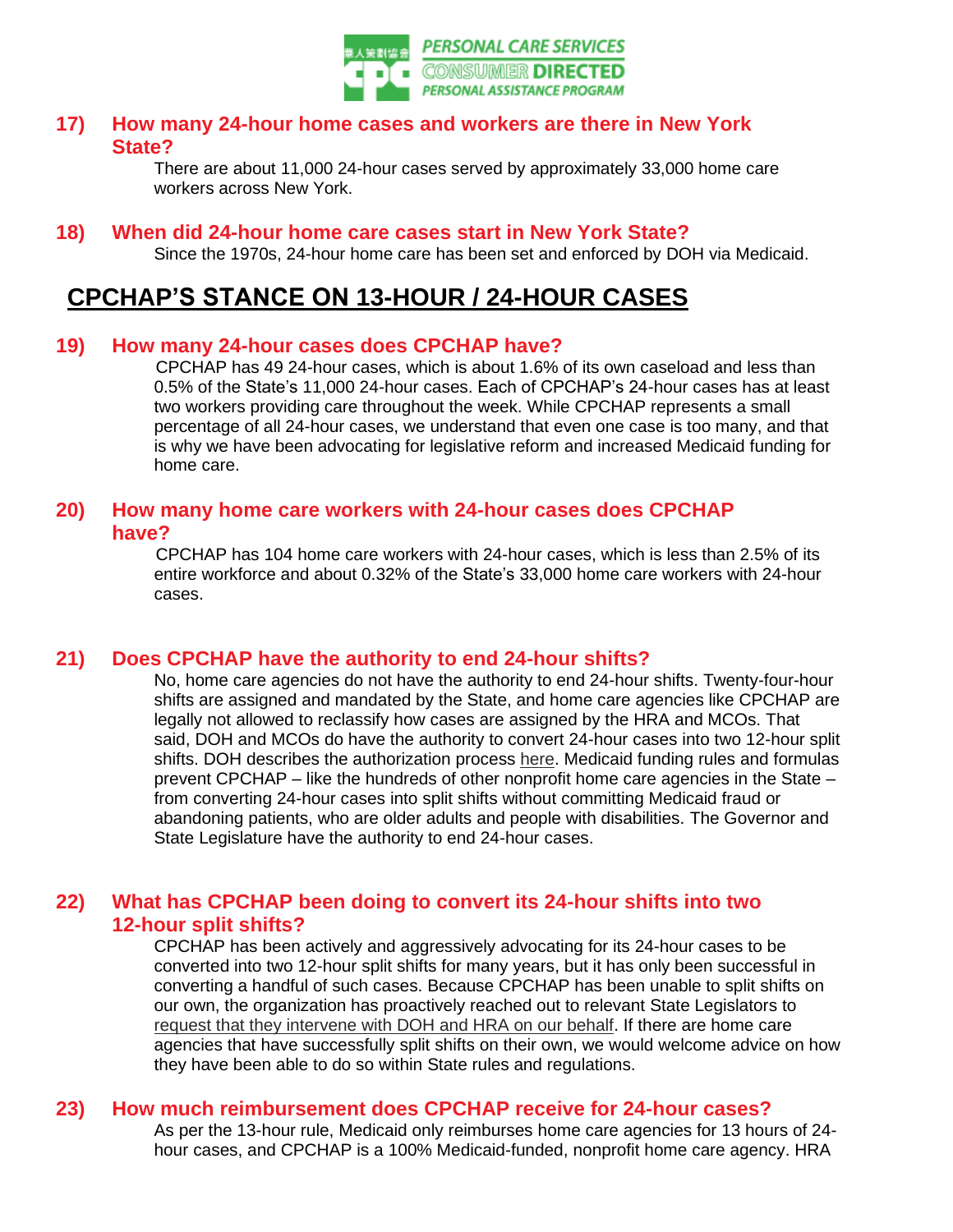

or MCOs provide only 13 hours of reimbursement to CPCHAP for each 24-hour case, which is then provided to the home care worker as compensation. CPCHAP's compensation for interruptions is not reimbursed by Medicaid.

#### **24) What is CPCHAP's position on the 13-hour rule?**

CPC and CPCHAP have been on the record for years advocating that the 13-hour rule is unsustainable and unfair to home care workers, who deserve to be fully compensated for every hour in a patient's homes. CPCHAP is in full support of ending 24-hour shifts and providing two 12-hour split shifts going forward – and we would do so ourselves if we could. However, despite our best attempts, we have been unsuccessful because of State policies and Medicaid regulations. That is why we have requested intervention from legislators and have been [advocating on these issues since 2017.](https://www.cpc-nyc.org/news/tags/homecarereform?utm_medium=email&utm_campaign=CPC%20Statement%20on%20Assemblymember%20Ron%20Kim&utm_content=CPC%20Statement%20on%20Assemblymember%20Ron%20Kim+CID_2569f931873756595f4a2300c2bae1a3&utm_source=Email%20marketing%20software&utm_term=advocating%20on%20these%20issues%20since%202017)

### **25) What happens when CPCHAP's home care workers report interruptions during 24-hour shifts?**

When home care workers report interruptions during their 11 hours of sleep and meal time, CPCHAP has implemented an easy-to-use system for compensating home care workers for those interruptions. Medicaid does not provide additional reimbursement for those interruptions. These reimbursements are covered entirely by CPCHAP.

## **26) Does CPCHAP have the funding to pay for 24-hour shifts or back wages?**

No, unfortunately CPCHAP does not have the ability to independently fund these levels. CPCHAP is a 100% Medicaid funded nonprofit home care agency, meaning that it is a legal entity organized and operated for a collective, public benefit and that every dollar CPCHAP receives must be allocated directly back into the care it provides. There is no "profit margin" for a State-funded nonprofit, so unfortunately we do not have excess funding. Further, nonprofit home care agencies do not receive Medicaid funding for the gap between the 13 hours Medicaid reimburses and the 24 hours HRA/MCOs assign the worker to stay in the patient's home. It is impossible for nonprofit home care agencies to pay this gap when they are 100% Medicaid funded. Specifically, CPCHAP has nearly \$200 million in revenues because we have nearly \$200 million in expenses. In fact, CPCHAP paid \$2.7 million for overtime, interruptions, transportation, training, PPE, and other compensation, which was not reimbursed and which led to a \$2.4 million deficit last fiscal year. CPCHAP's accountant certified audits are public documents and available for review.

## **27) Why can't CPCHAP use Medicaid-funding to pay for the remaining 11 hours?**

Because CPCHAP is 100% Medicaid-funded, nonprofit home care agency, we are subject to all Medicaid rates, rules, and regulations. Like the other hundreds of nonprofit home care agencies around the State, Medicaid funding rules, specifically the 13-hour rule, prevent CPCHAP itself from compensating workers with 24-hour cases for the full 24 hours and from converting 24-hour shifts into two 12-hour split shifts. No funding source exists for the remaining 11 hours, and it would constitute Medicaid fraud if we did so with our allocated funding without Medicaid authorization.

## **28) Does CPC have the funding to help CPCHAP pay for 24-hour shifts and back wages?**

No, CPC does not have the funding to help its subsidiary CPCHAP with 24-hour cases. CPC is a nonprofit social services organization with primarily government contracts. Nearly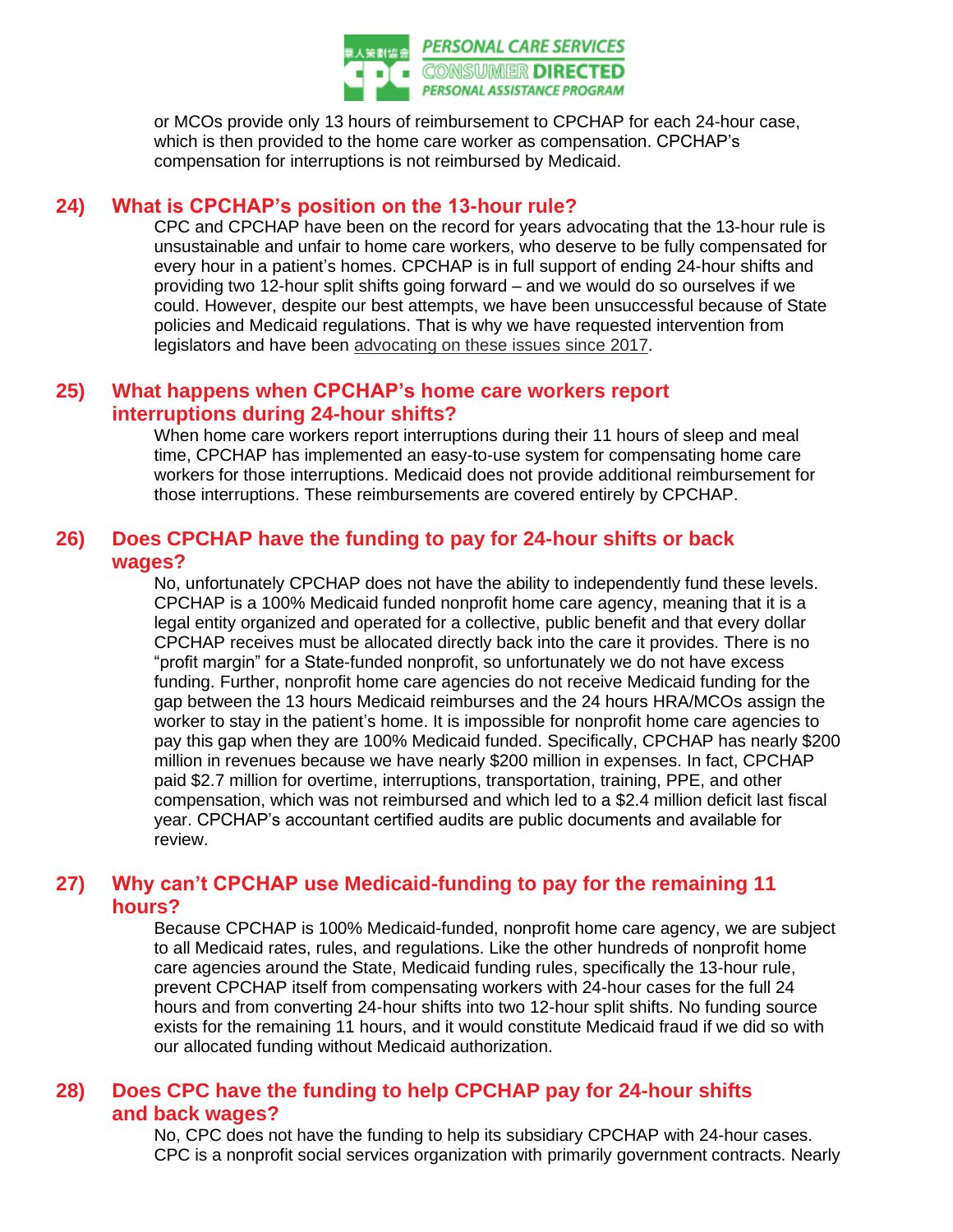

98.5% of CPC's funding is restricted by government/funder rules and can only be used for the program for which it is designated (e.g., childcare, youth services, job training, case management, senior centers, etc.). It is illegal for CPC to transfer this funding to home care or any other programs. CPC does not have an endowment, and any modest surplus is reallocated directly to programs the following fiscal year. The only way to provide retroactive payment for home care workers across the nonprofit sector would be for the State to establish a compensation fund.

#### **29) Why does CPCHAP retain its 24-hour cases if it is opposed to them?**

CPCHAP is contractually prohibited from closing its existing 24-hour cases because of the Patient's Bill of Rights and home care regulations – not to mention we obviously feel a tremendous responsibility to these vulnerable patients and their families who would be left without care if their cases were to be dropped. We could transfer our 24-hour cases if another home care agency was willing to take them, but most agencies are similar to CPCHAP in that they adamantly disagree with 24-hour shifts and are avoiding new 24 hour cases. Some patients might also not receive the culturally and linguistically appropriately care that CPCHAP provides at other home care agencies. Ultimately, none of this "chess-playing" solves the systemic problem; all it would do is simply shift the responsibility from one home care agency to another home care agency.

## **HOME CARE ARBITRATION**

#### **30) Why are home care workers in arbitration?**

CPCHAP respects all clauses of the collective bargaining agreement, which was ratified by the workers through a vote and which was then signed by union and agency leadership. This collective bargaining agreement includes the union's three-step grievance process: resolution meeting, mediation, and arbitration. CPCHAP did not pursue this arbitration process. 1199SEIU decided to bring over 140 lawsuits against over 40 nonprofit home care agencies, including CPCHAP, into arbitration on behalf of workers in their union.

#### **31) What is CPCHAP's relationship with 1199SEIU?**

CPC's founders were union members, and we have long been a proud union organization. CPC has staff who are members of DC37 and CSA, and CPCHAP has workers who are members of 1199SEIU. CPCHAP home care workers democratically elected 1199SEIU to be their representative and advocate. While thousands of CPCHAP home care workers are unionized with 1199SEIU, unfortunately a dozen workers have chosen to align with a group which seeks to undermine the important work of CPC and CPCHAP and which seeks to discredit the union that their co-workers have democratically selected.

#### **32) Why have other home care agencies settled?**

The handful of home care agencies that have settled recently are for-profit organizations, are not unionized, and have actual violations of compensation rules. None of these agencies are participating in the 1199SEIU arbitration process. All of these agencies are being investigated by the NYS Attorney General's Office and the NYC Department of Consumer and Worker Protection. CPCHAP is not under investigation by City or State agencies.

#### **33) Is CPCHAP purposely delaying the legal process?**

CPCHAP is committed to doing right by our workers, and we have been pushing for a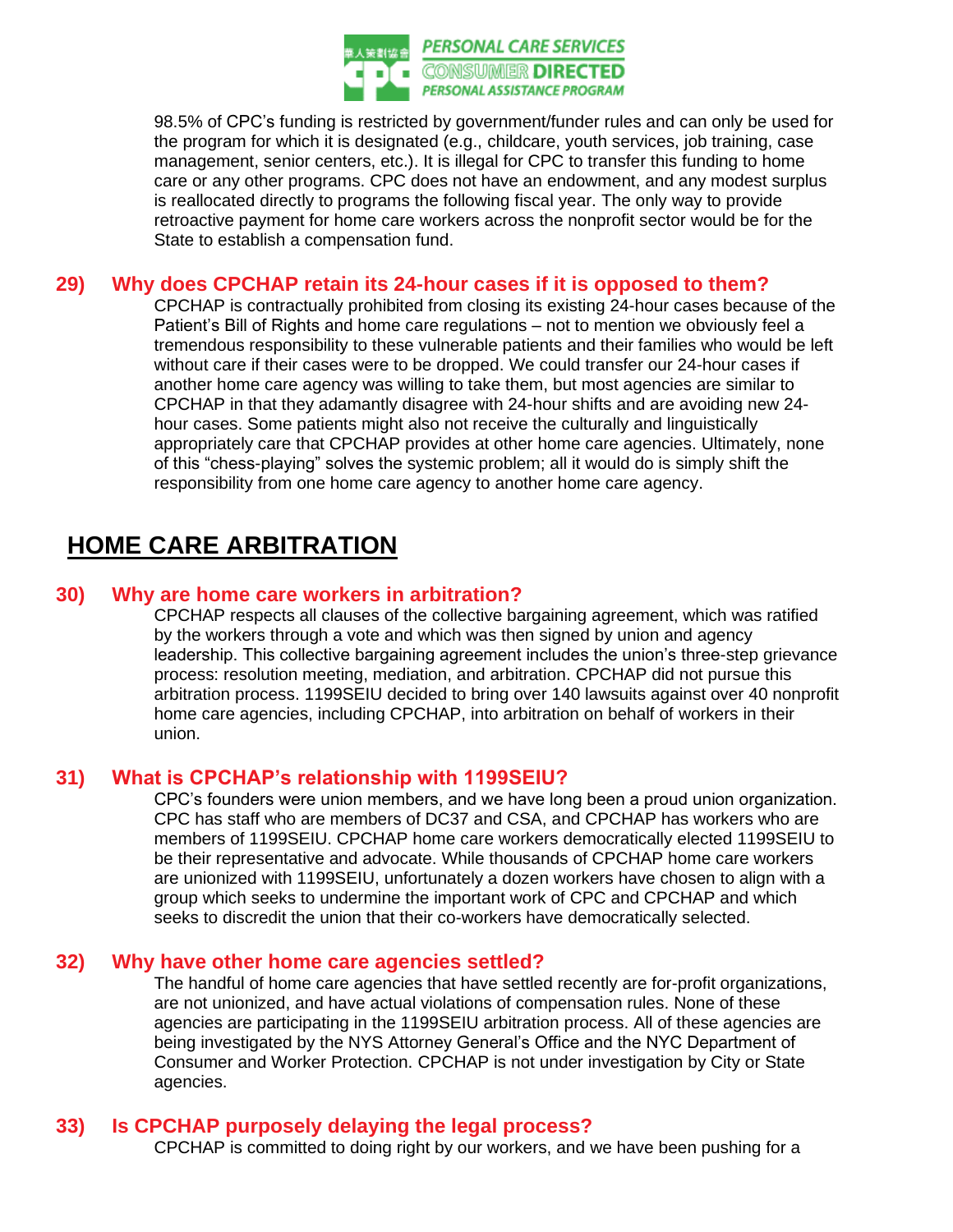

quick resolution to their disputes. We recognize that federal court is faster than state court in settling such legal matters. Through the union grievance process, we had previously attempted to settle through mediation in 2018. Since then, we have been pushing the arbitrator to expedite his decision. Any delays to the arbitration process have been caused by plaintiff's lawyers who have been challenging the veracity of the union grievance process for years and who have been pursuing alternatives which could yield greater attorney fees. We believe that the pending arbitration decision will at least begin to address some of the back pay issues, but we need to fix the home care system at its core going forward. As a CPCHAP home care worker with 24-hour shifts involved in the arbitration [has said,](https://gothamist.com/news/nys-highest-court-its-legal-to-pay-home-health-aide-workers-for-13-hours-of-a-24-hour-shift.) "We need help from the state legislature to make the 24-hour workday illegal."

# **PUBLIC PERCEPTION OF CPCHAP**

### **34) What do home care workers say about CPCHAP?**

Through the arbitration, no home care worker has claimed that CPCHAP owes them compensation for overtime. Most of the other nonprofit home care agencies have had such claims arise in the arbitration. Reflecting the sentiments of a true representation of CPCHAP home care workers, one wrote the following in an anonymous survey: "I've worked for [CPCHAP] since 2017, and I can honestly say this has been the best company that I have ever worked for and with. They treat everyone like family and they do not discriminate. No matter your age, race, or gender, this agency makes you feel like you're part of their growing process and family."

## **35) What about the claims made by home care workers during protests and in Assembly Member Ron Kim's report?**

CPCHAP will investigate any claim and will ensure any inappropriate behavior is addressed. If there is ever any inappropriate action or discourse, every home care worker has the ability – and responsibility – to report it to CPCHAP's management or 1199SEIU. Both CPCHAP and 1199SEIU would have taken firm, disciplinary measures against inappropriate behavior. Recently, we asked Assembly Member Ron Kim if he would provide details about the claims included in his 2022 home care report or arrange for the home care workers making the accusations in the report to participate in an investigative interview with their representatives present, and we are waiting for his response.

## **36) Why is CPCHAP being singled out?**

CPCHAP is a high-road employer that consistently passes audits on worker compensation, has unionized workers, and was the first nonprofit home care agency to advocate for systemic reform for both home care workers and patients starting in 2017. The group that has been the organizer and instigator of the recent protests has a long record of animosity toward CPC. The group has made unsuccessful attempts over the past several decades to undermine CPC and the important services CPC and CPCHAP provide to community members every day. The problem we face in home care today is serious, real, and promises to cripple our community in the very short-term future. We cannot be more clear on this point. If we do not band together – as a home care community – and push for action from all our city and state officials, we will be looking at a very bleak future for our State's most vulnerable populations.